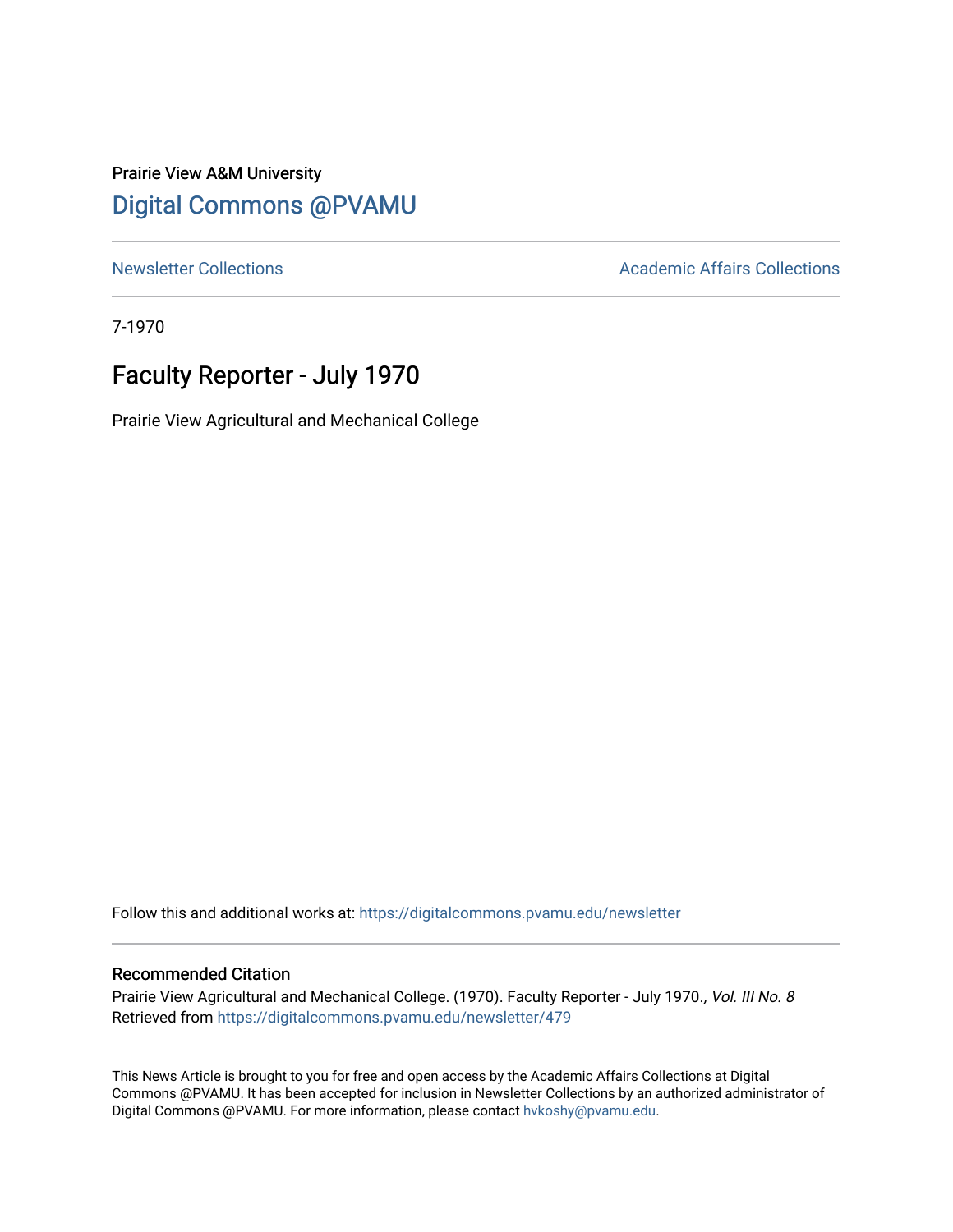

# $\mathcal{I}$ he Prairie View ...

# **FACULTY REPORTER**

**A Newsletter for Staff Members at Prairie View Agricultural and Mechanical College** 

| rie View A. and M. College | Vol. 3 | July, 1970 | No. 8 | Prairie View, Texa: |
|----------------------------|--------|------------|-------|---------------------|
|----------------------------|--------|------------|-------|---------------------|

#### CALENDAR

| 1. Fourth of July HolidayJuly 4-6                        |
|----------------------------------------------------------|
| 2. Cosmetology WorkshopJuly 6-10                         |
| 3. Final Examinations, First TermJuly 9-10               |
|                                                          |
| 5. Registration, Second TermJuly 13                      |
| 6. Second Term Classes BeginJuly 14                      |
| 7. Deadline for applying for Graduation in AugustJuly 16 |
| 8. National Teacher Examinations (Prairie View)July 18   |
| 9. Special Summer Programs----                           |

| *Innovation Approaches to Curriculum          |  |
|-----------------------------------------------|--|
| DevelopmentJuly 13-24                         |  |
| *Family Life Education for the 70'sJuly 20-31 |  |
| *School Desegregation InstituteJuly 13-31     |  |

#### SUMMER SCHOOL ENROLLMENT

The final enrollment count for the First Six Weeks period, 1970 Summer Session, was 2,280, according to the Registrar's Office. This figure represents an increase over the enrollment of 2,250 for the same period last summer.

#### SPECIAL PROJECTS FUNDED

Agriculture- The Cooperation State Research Service, U.S. Department of Agriculture has granted the sum of \$21,999.00 to Prairie View A&M for the support of research entitled, "Mineral Nutrition of Soybeans In Relation to Fertilization and Plant Growth Regulators." The project will be under the directions of Dr. Jame I. Kirkwood and Mr. B.K. Chopra

Engineering- The Texas Society of Architects and The American Institute of Architects have given \$10,000.00 to the College to help in creating a "new and innovative" program in Architectural Education.

#### SUMMER PROGRAMS

Tentative reports of enrollment and sctivities indicate success for the several special programs now underway at the College. Early enrollment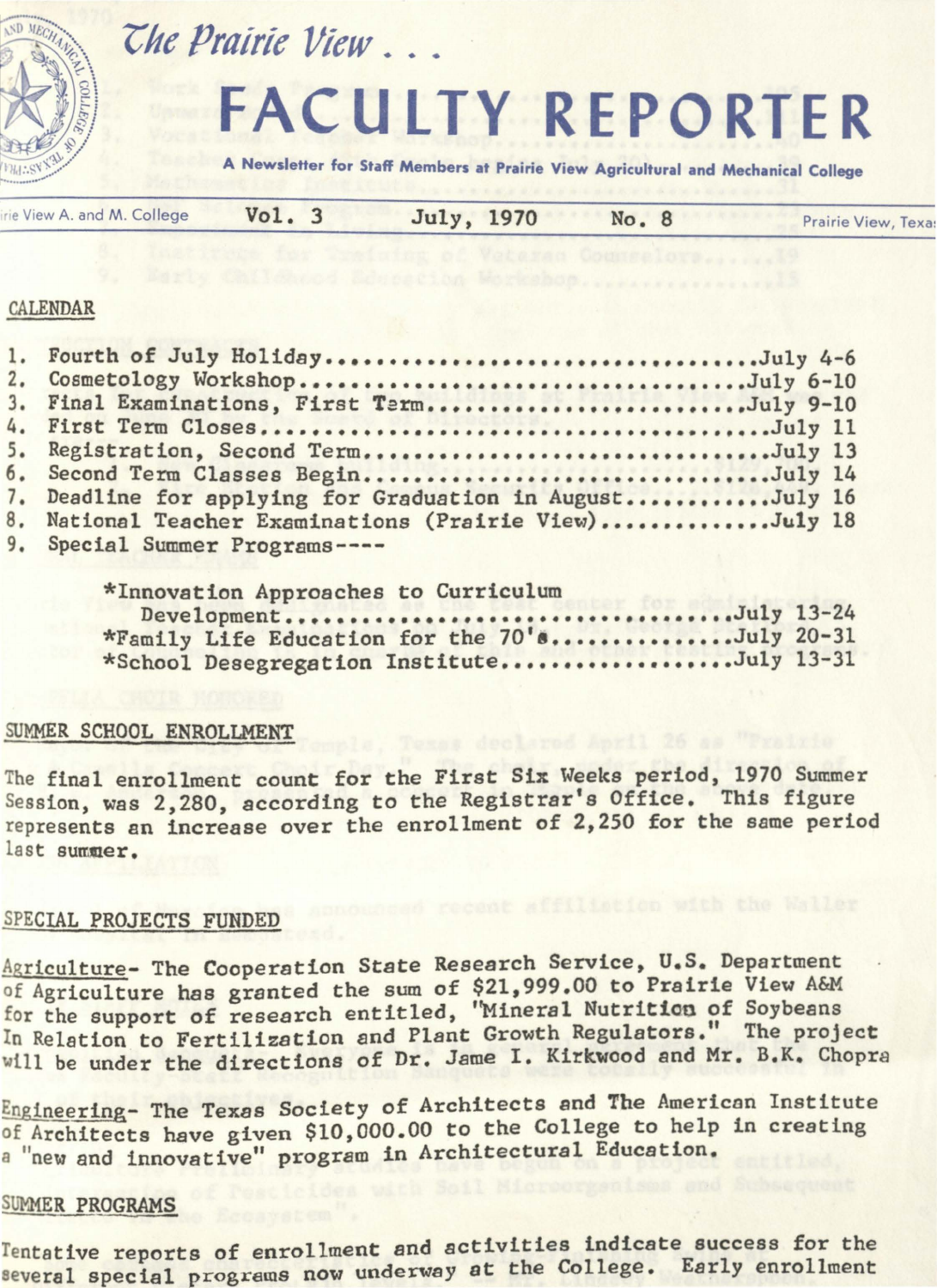raculty Reporter<br>July, 1970<br>Page 2 1. **2.**  3. 4. 5. 6. 7. 8. 9. Work Study Program................................105 U~ward Bound·•••···••··••••••·••·•••••••·••·••·••lll Vocational Teacher Workshop........................40 Teacher Corps (5th Cycle begins July 20) •••••••••• 39 Mathematics Institute..............................31 NSF Science Program...............................23 Experiment in Living.................................25 Institute for Training of Veteran Counselors......19 Early Childhood Education Workshop................15

#### CONSTRUCTION CONTRACTS

r

Contracts for construction of two buildings at Prairie View A&M was awarded on June 30 by the Board of Directors. They sre---

- **1.**  New Classroom building.....................\$129,700.
- 2. Fire Station and Campus Security Office..... \$126,449.

#### NATIONAL TEACHER EXAMS

Prairie View has been designated as the test center for administering the National Teacher Examinations on July 18. Dr. George Stafford, Mirector of Counseling is in charge of this and other testing programs.

#### A CAPPELLA CHOIR HONORED

e Mayor of the City of Temple, Texas declared April 26 as "Prairie View A Capella Concert Choir nay." The choir, under the direction of Dr. H. E. Anderson, presented a concert in Taple on the above date.

#### **RURSING AFFILIATION**

The School of Nursing has announced recent affiliation with the Waller County Hospital in Hempstead.

#### [ACULTY STAFF NOTES

Recognition Banquets- Everyone is in general agreement that the three Faculty-Staff Recognition Banquets were totally successful in all of their objectives.

#### Research-

Agriculture Preliminary studies have begun on a project entitled, "Interaction of Pesticides with Soil Microorganisms and Subsequent Effects in the Ecosystem".

Lating of Crowing-Finishing Swine at